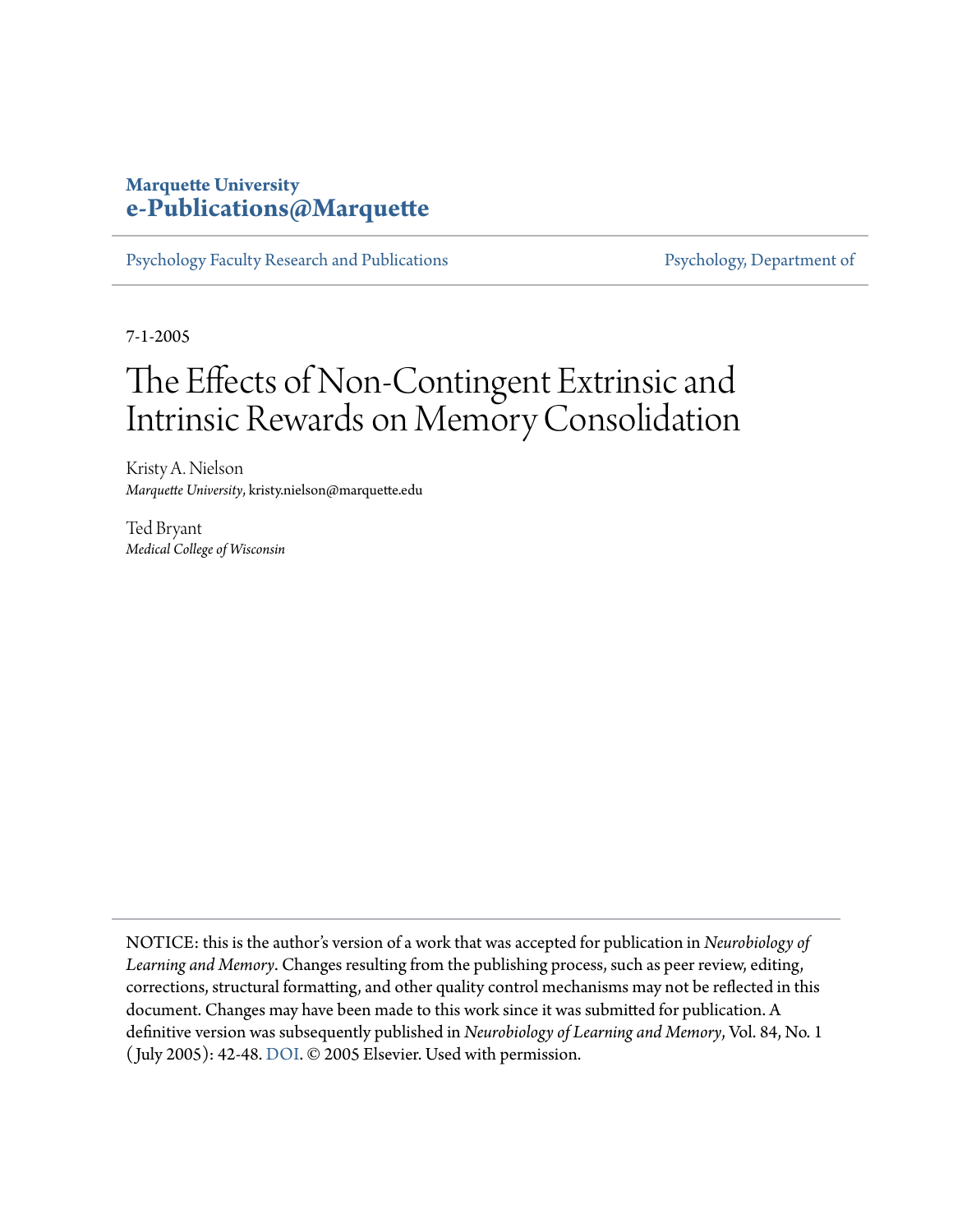# The effects of non-contingent extrinsic and intrinsic rewards on memory consolidation

Kristy A. Nielson

*Department of Psychology and the Integrative Neuroscience Research Center, Marquette University Foley Center for Aging and Development, Department of Psychiatry and Behavioral Medicine, Medical College of Wisconsin* Ted Bryant

*Department of Psychology and the Integrative Neuroscience Research Center, Marquette University*

#### **Abstract**

Emotional and arousing treatments given shortly after learning enhance delayed memory retrieval in animal and human studies. Positive affect and reward induced prior to a variety of cognitive tasks enhance performance, but their ability to affect memory consolidation has not been investigated before. Therefore, we investigated the effects of a small, non-contingent, intrinsic or extrinsic reward on delayed memory retrieval. Participants (*n* = 108) studied and recalled a list of 30 affectively neutral, imageable nouns. Experimental groups were then given either an intrinsic reward (e.g., praise) or an extrinsic reward (e.g., \$1). After a one-week delay, participants' retrieval performance for the word list was significantly better in the extrinsic reward groups,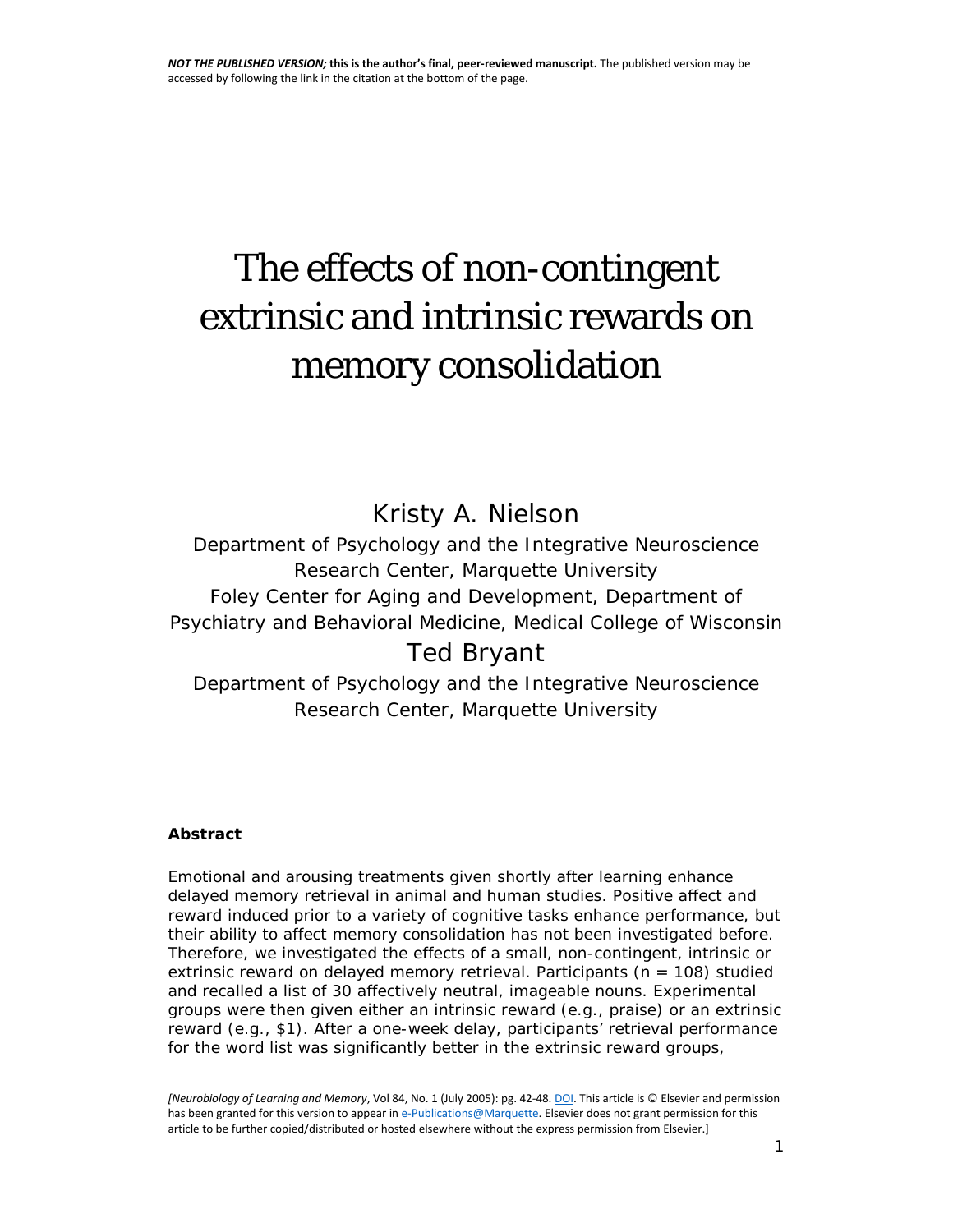whether the reward was expected or not, than in controls. Those who received the intrinsic reward performed somewhat better than controls, but the difference was not significant. Thus, at least some forms of arousal and reward, even when semantically unrelated to the learned material, can effectively modulate memory consolidation. These types of treatments might be useful for the development of new memory intervention strategies.

**Keywords:** Memory consolidation, Reward, Positive affect, Long-term memory, Emotion, Memory modulation, Arousal

## **1. Introduction**

Each day people experience, learn, and recall events while in some affective or emotional state. Under these conditions, some occurrences are remembered better than others. Thus, it seems reasonable to believe that there should exist mechanisms to differentiate the events that are more important than others such that the important experiences are then remembered better than those of lesser importance. Studies suggest that one such mechanism is emotional or arousing content; events that are emotional or arousing are often better remembered than those lacking in such content [\(McGaugh, 2000\)](http://www.sciencedirect.com/science/article/pii/S107474270500033X?via%3Dihub#bib21). The selection process for permanent storage in memory is believed to occur after the initial moment of learning [\(Squire, 1987\)](http://www.sciencedirect.com/science/article/pii/S107474270500033X?via%3Dihub#bib39), during the stages of memory storage that occur over time (cf. [Deutsch & Deutsch, 1966; McGaugh & Gold, 1989; Müller &](http://www.sciencedirect.com/science/article/pii/S107474270500033X?via%3Dihub#bib8)  [Pilzecker, 1900\)](http://www.sciencedirect.com/science/article/pii/S107474270500033X?via%3Dihub#bib8). Evidence shows that modulation in the memory storage process can occur after the original experience (cf. [Gold & van](http://www.sciencedirect.com/science/article/pii/S107474270500033X?via%3Dihub#bib12)  [Buskirk, 1975; McGaugh, 1966; Squire, 1986\)](http://www.sciencedirect.com/science/article/pii/S107474270500033X?via%3Dihub#bib12), enhancing long-term but not immediate retrieval (e.g., [Nielson & Jensen, 1994; Nielson,](http://www.sciencedirect.com/science/article/pii/S107474270500033X?via%3Dihub#bib27)  [Radtke, & Jensen, 1996; Nielson, Yee, & Erickson, 2005; Revelle &](http://www.sciencedirect.com/science/article/pii/S107474270500033X?via%3Dihub#bib27)  [Loftus, 1992; Walker, 1958\)](http://www.sciencedirect.com/science/article/pii/S107474270500033X?via%3Dihub#bib27), likely because the memory consolidation process is believed to take considerable time—perhaps 30 min, or even hours or days [\(Revelle & Loftus, 1992; Torras-Garcia, Portell-](http://www.sciencedirect.com/science/article/pii/S107474270500033X?via%3Dihub#bib36)[Cortes, Costa-Miserachs, & Morgado-Bernal, 1997; Walker, 1958\)](http://www.sciencedirect.com/science/article/pii/S107474270500033X?via%3Dihub#bib36).

Studies specifically examining the effects of arousal and emotion on the memory consolidation process in humans are as yet few. Although a number of studies have examined memory modulation via arousal or affective techniques, these have predominantly administered modulatory treatments such as glucose prior to learning or task performance, thereby potentially affecting encoding or

*<sup>[</sup>Neurobiology of Learning and Memory*, Vol 84, No. 1 (July 2005): pg. 42-48[. DOI.](http://dx.doi.org/10.1016/j.nlm.2005.03.004) This article is © Elsevier and permission has been granted for this version to appear i[n e-Publications@Marquette.](http://epublications.marquette.edu/) Elsevier does not grant permission for this article to be further copied/distributed or hosted elsewhere without the express permission from Elsevier.]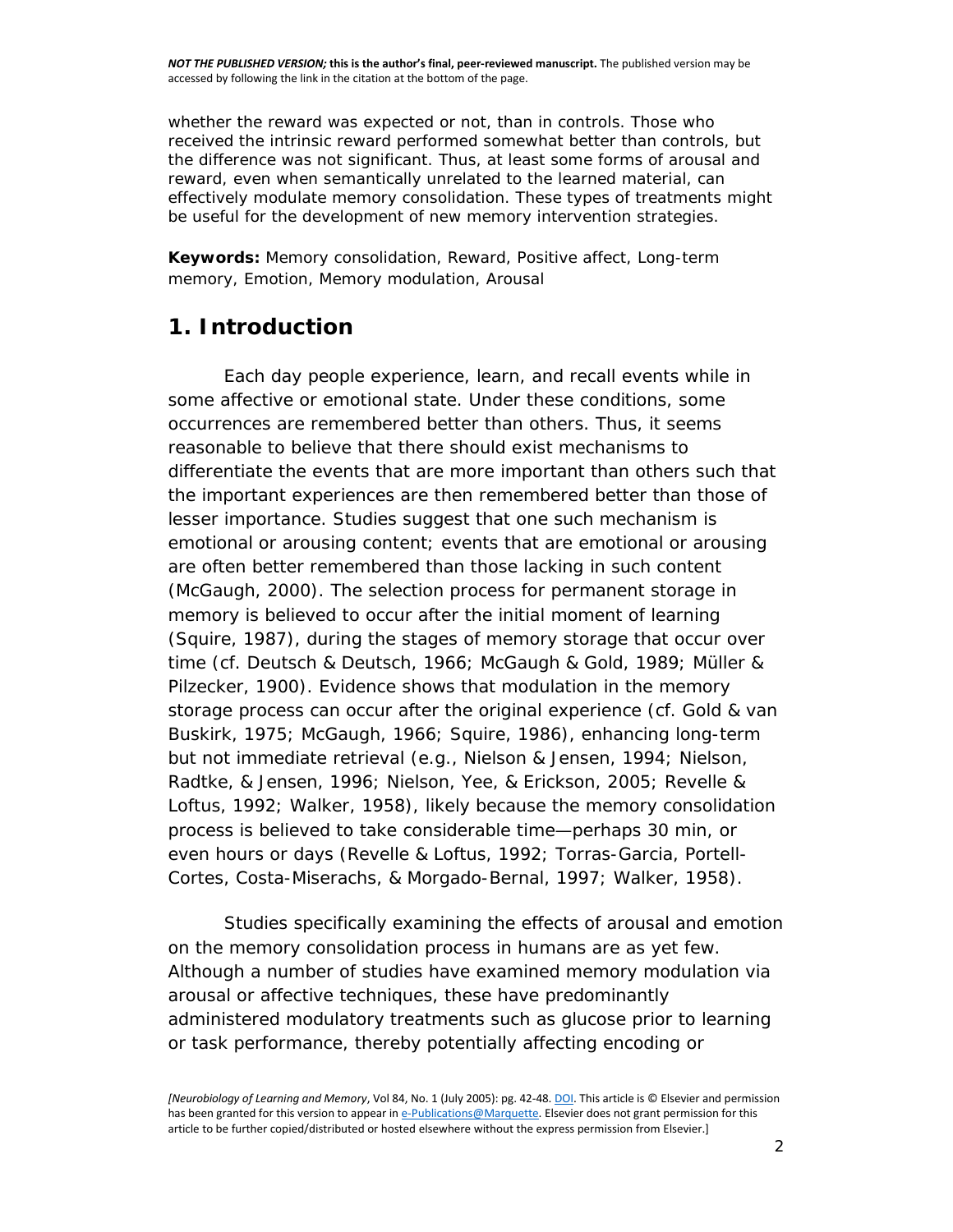consolidation (e.g., [Cahill & McGaugh, 1995; Mohanty & Flint, 2001\)](http://www.sciencedirect.com/science/article/pii/S107474270500033X?via%3Dihub#bib6). In contrast, a few studies have more directly mirrored rodent studies, administering treatments after learning, during the consolidation interval. [Nielson and Jensen \(1994\)](http://www.sciencedirect.com/science/article/pii/S107474270500033X?via%3Dihub#bib27) investigated the effects of moderate muscle tension-induced arousal after learning on later memory retrieval in both older and younger adults. The older participants were either healthy and not taking any medications, hypertensives taking a calcium channel blocker or an angiotensinconverting enzyme inhibitor, or hypertensives taking a β-adrenergic receptor antagonist ("beta-blockers"). The results indicated that the induction of muscle tension shortly after exposure to target words embedded in paragraphs increased heart rate, and enhanced delayed recall and recognition of the words for all participant groups, except those older subjects taking β-blockers. β-blockers inhibit physiological response to arousal and emotion. [Nielson et al. \(1996\)](http://www.sciencedirect.com/science/article/pii/S107474270500033X?via%3Dihub#bib28) used this muscle tension procedure in a within-subject design and demonstrated that arousal induced during the initial consolidation or retrieval intervals after learning enhanced delayed (30 min) retrieval over either non-arousal or arousal during encoding conditions. A more recent study also showed that an emotional arousal source, a video of oral surgery, shown after learning an unrelated word list, significantly enhanced delayed retrieval of the words [\(Nielson, Yee, & Erickson,](http://www.sciencedirect.com/science/article/pii/S107474270500033X?via%3Dihub#bib29)  [2002; Nielson et al., 2005\)](http://www.sciencedirect.com/science/article/pii/S107474270500033X?via%3Dihub#bib29). These studies suggest that hormones and neuromodulators play a significant role in memory storage. Enhanced levels of catecholamine stress hormones (e.g., [Gold, 1986; McGaugh,](http://www.sciencedirect.com/science/article/pii/S107474270500033X?via%3Dihub#bib11)  [2000; Nielson & Jensen, 1994\)](http://www.sciencedirect.com/science/article/pii/S107474270500033X?via%3Dihub#bib11) and/or glucose (e.g., [Parent,](http://www.sciencedirect.com/science/article/pii/S107474270500033X?via%3Dihub#bib32)  [Varnhagen, & Gold, 1999; Parsons & Gold, 1992\)](http://www.sciencedirect.com/science/article/pii/S107474270500033X?via%3Dihub#bib32) can specifically affect memory storage processes. Although most arousal occurs during the emotional event, arousal or emotional events occurring shortly after a learning event can also influence memory storage processes (e.g., [McGaugh, 2000; Nielson & Jensen, 1994; Nielson et al., 1996\)](http://www.sciencedirect.com/science/article/pii/S107474270500033X?via%3Dihub#bib21). Indeed it was recently reported that such arousal manipulations are effective even when delayed 30 min after learning [\(Powless et al., 2003\)](http://www.sciencedirect.com/science/article/pii/S107474270500033X?via%3Dihub#bib35). The studies have thus far focused on physiological or negative arousal stimuli. Another potentially effective technique is the use of reward.

It has long been believed that certain rewards can enhance the learning or retention of a cognitive task, such as when future performance on a maze or Skinner box task is enhanced by giving appetitive rewards to animals upon completion of a run (e.g., [Burns,](http://www.sciencedirect.com/science/article/pii/S107474270500033X?via%3Dihub#bib5) 

*<sup>[</sup>Neurobiology of Learning and Memory*, Vol 84, No. 1 (July 2005): pg. 42-48[. DOI.](http://dx.doi.org/10.1016/j.nlm.2005.03.004) This article is © Elsevier and permission has been granted for this version to appear i[n e-Publications@Marquette.](http://epublications.marquette.edu/) Elsevier does not grant permission for this article to be further copied/distributed or hosted elsewhere without the express permission from Elsevier.]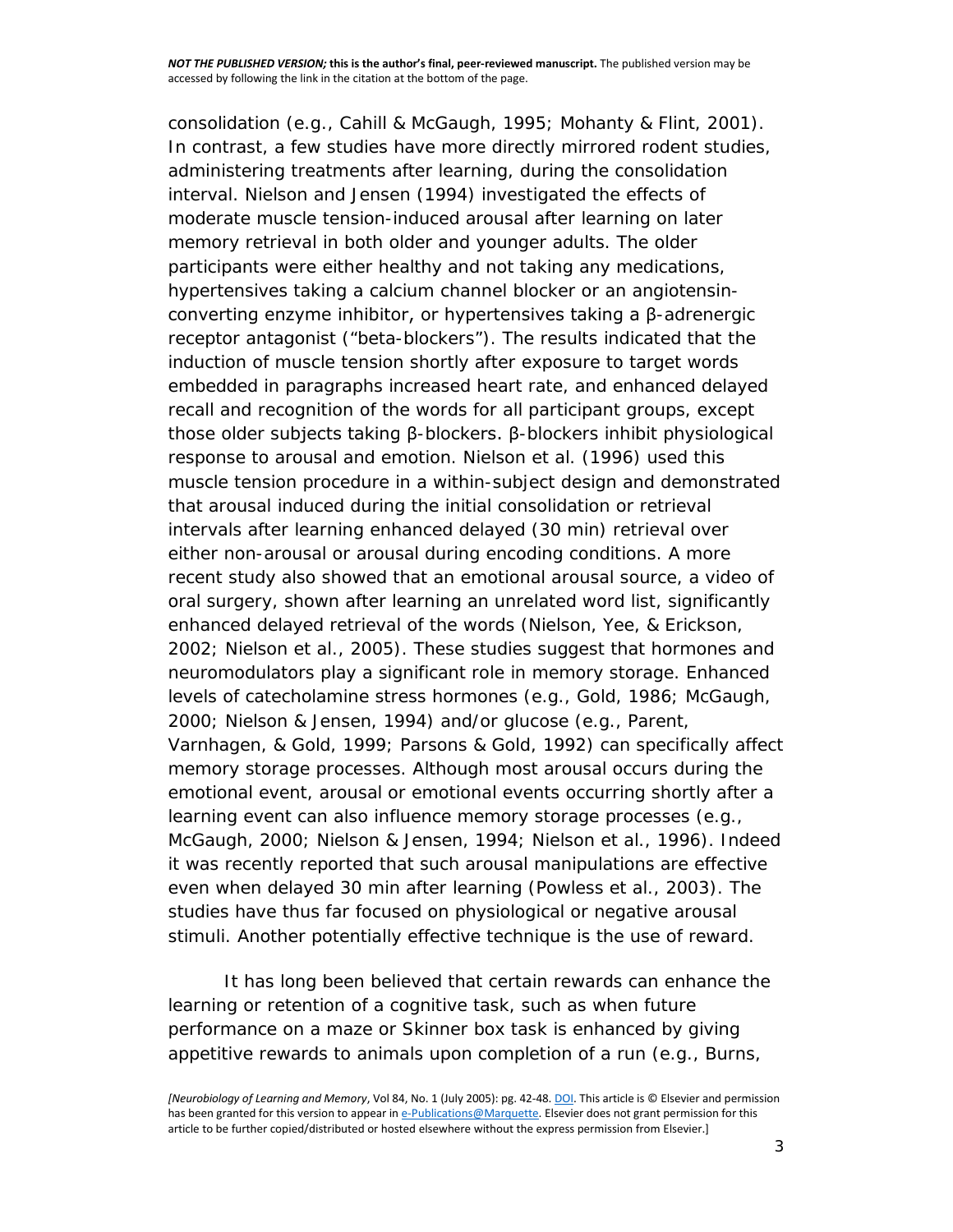[Kinney, & Criddle, 2000\)](http://www.sciencedirect.com/science/article/pii/S107474270500033X?via%3Dihub#bib5). One consequence of this approach, the positive affect generated by the reward, could influence learning or retention in much the same way that arousal and emotion are thought to do so. Indeed, positive affect is also associated with a catecholamine response, in this case likely dopamine that is comparable to the catecholamine release produced during other types of arousal (e.g., [Ashby, Isen, & Turken, 1999; Bozarth, 1991; Phillips,](http://www.sciencedirect.com/science/article/pii/S107474270500033X?via%3Dihub#bib2)  [1984\)](http://www.sciencedirect.com/science/article/pii/S107474270500033X?via%3Dihub#bib2).

A variety of human studies have shown that mild positive affect, such as that associated with everyday experiences or receiving a small gift, experienced prior to a task can improve cognitive performance, such as creative problem solving (e.g., [Estrada, Young, & Isen, 1994;](http://www.sciencedirect.com/science/article/pii/S107474270500033X?via%3Dihub#bib10)  [Greene & Noice, 1988; Isen, Daubman, & Nowicki, 1987; Isen,](http://www.sciencedirect.com/science/article/pii/S107474270500033X?via%3Dihub#bib10)  [Johnson, Mertz, & Robinson, 1985\)](http://www.sciencedirect.com/science/article/pii/S107474270500033X?via%3Dihub#bib10) and recall of neutral and positive material (e.g., [Isen, Shalker, Clark, & Karp, 1978; Nasby & Yando,](http://www.sciencedirect.com/science/article/pii/S107474270500033X?via%3Dihub#bib18)  [1982\)](http://www.sciencedirect.com/science/article/pii/S107474270500033X?via%3Dihub#bib18). It can also alter decision-making strategies [\(Carnevale & Isen,](http://www.sciencedirect.com/science/article/pii/S107474270500033X?via%3Dihub#bib7)  [1986; Estrada, Isen, & Young, 1997; Isen & Geva, 1987; Isen,](http://www.sciencedirect.com/science/article/pii/S107474270500033X?via%3Dihub#bib7)  [Nygren, & Ashby, 1988\)](http://www.sciencedirect.com/science/article/pii/S107474270500033X?via%3Dihub#bib7). Such a reward, given before the task, could alter performance in a number of ways, including by enhancing motivation, attention, learning, mood congruence, etc. (e.g., [Ashby et](http://www.sciencedirect.com/science/article/pii/S107474270500033X?via%3Dihub#bib2)  [al., 1999; Revelle & Loftus, 1992; Walker, 1958\)](http://www.sciencedirect.com/science/article/pii/S107474270500033X?via%3Dihub#bib2). An after learning procedure, such as that used in memory modulation studies, has not been employed but would be a better test of whether a reward can alter memory consolidation. If positive arousal sources are effective, the applications of such an approach as a memory enhancement technique would be much more palatable for a variety of contexts than some of the previously used techniques. Thus, the purpose of the present study was to bring these two literatures together by evaluating the effects of a small, non-contingent reward given after learning on delayed memory retrieval. Both an extrinsic reward, such as a small gift, and an intrinsic reward, an experience that is itself rewarding (e.g., praise, [Snelders, Dirk, & Lea, 1996\)](http://www.sciencedirect.com/science/article/pii/S107474270500033X?via%3Dihub#bib37), were investigated. Immediate word retrieval, measured prior to giving the reward, was not expected to differ between groups. However, it was hypothesized that both extrinsically and intrinsically induced positive affect, given shortly after learning, would enhance recall and recognition of words from a list learned a week earlier.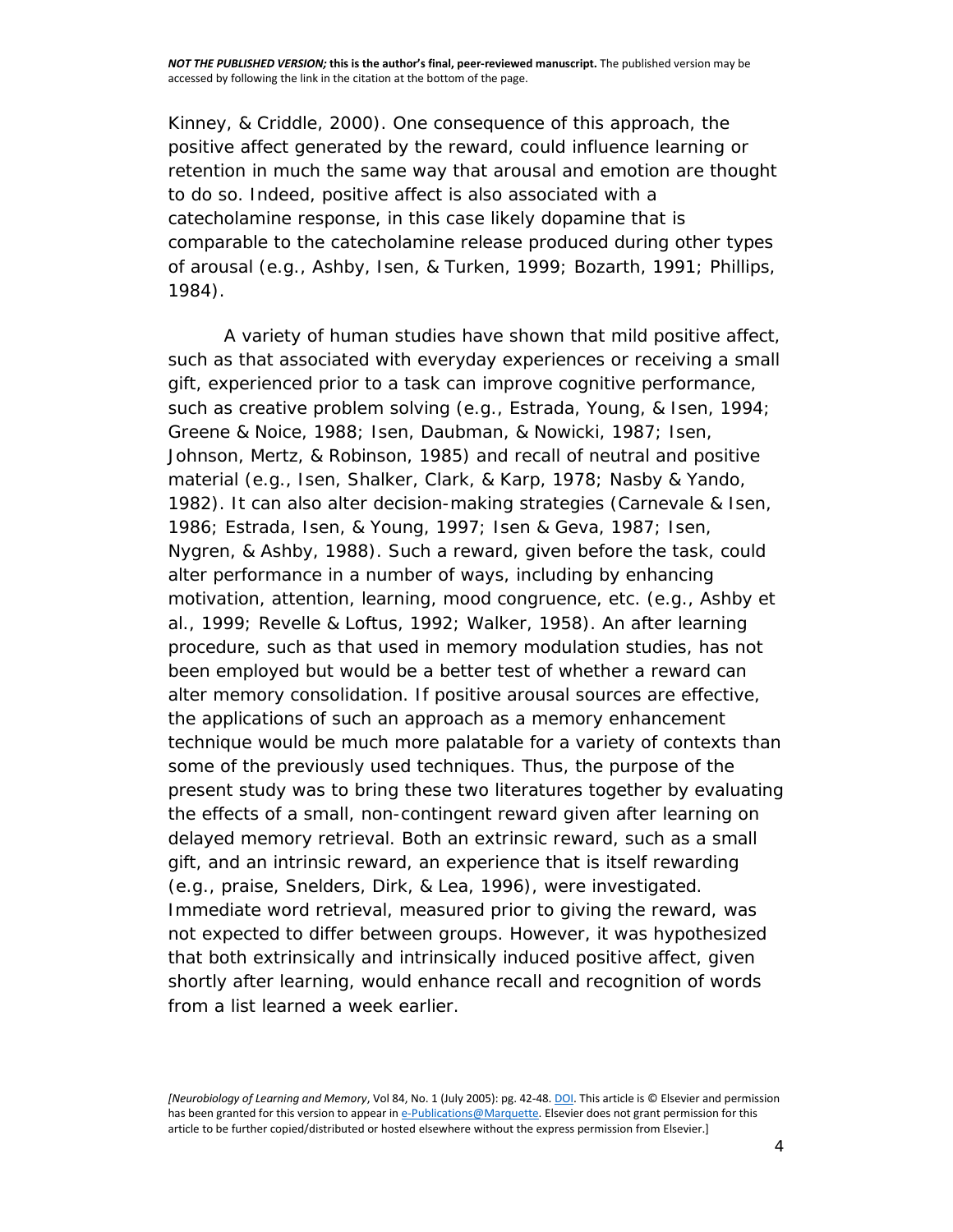## **2. Method**

## *2.1. Participants*

The sample, participants completing both testing sessions, consisted of 108 undergraduates enrolled in Introductory Psychology (94 females, 14 males; mean age  $= 19.14$ ,  $SD = 1.2$ ), each of whom received course credit for participating. Assignment to experimental groups was quasi-random, determined by the session for which each individual enrolled. Participants who failed to return for the second session ( $n = 14$ , 11%; Control = 2, Intrinsic = 6, Extrinsic = 5, and Posted  $= 1$ ) were excluded from analysis. All procedures were reviewed and approved by the Marquette University IRB.

## *2.2. Design and apparatus*

The study design involved one between-subjects independent variable, Reward Condition (four levels) and the retention tests each as dependent variables. The data were analyzed by one-way Analysis of Variance (ANOVA; criterion: *p* < .05) with simple planned comparisons between groups for significant ANOVAs (control vs. each experimental group) and Bonferroni post hoc tests, which are corrected for multiplicity of tests, to compare between experimental groups. The study consisted of two 30 min sessions separated by one week. A short demographic questionnaire was given to record gender and age. It also posed six questions regarding reading behaviors, experience with Latin, and personal and parental life motivation factors. These questions were posed principally to lead participants to believe these factors were of central interest to our study. Thirty highly imageable nouns (imagery rating >6.0) were selected from [Paivio, Yuille, and Madigan \(1968\)](http://www.sciencedirect.com/science/article/pii/S107474270500033X?via%3Dihub#bib31) and recorded for visual presentation (white on blue background) at 3 s intervals on videotape and projected on a large screen visible from the entire room. Of these 30 words, 19 have also been standardized for subjective arousal response [\(Bradley](http://www.sciencedirect.com/science/article/pii/S107474270500033X?via%3Dihub#bib4)  [& Lang, 1999\)](http://www.sciencedirect.com/science/article/pii/S107474270500033X?via%3Dihub#bib4), showing they fell in the low-moderate arousal range with little variability ( $M = 4.65$ ,  $SD = 0.81$ ; range = 3.17–6.27 on a 9point scale). Memory performance was assessed by an immediate free recall test, followed one-week later by an unannounced free recall test and a 140-item recognition test (30 targets, 110 distracters). The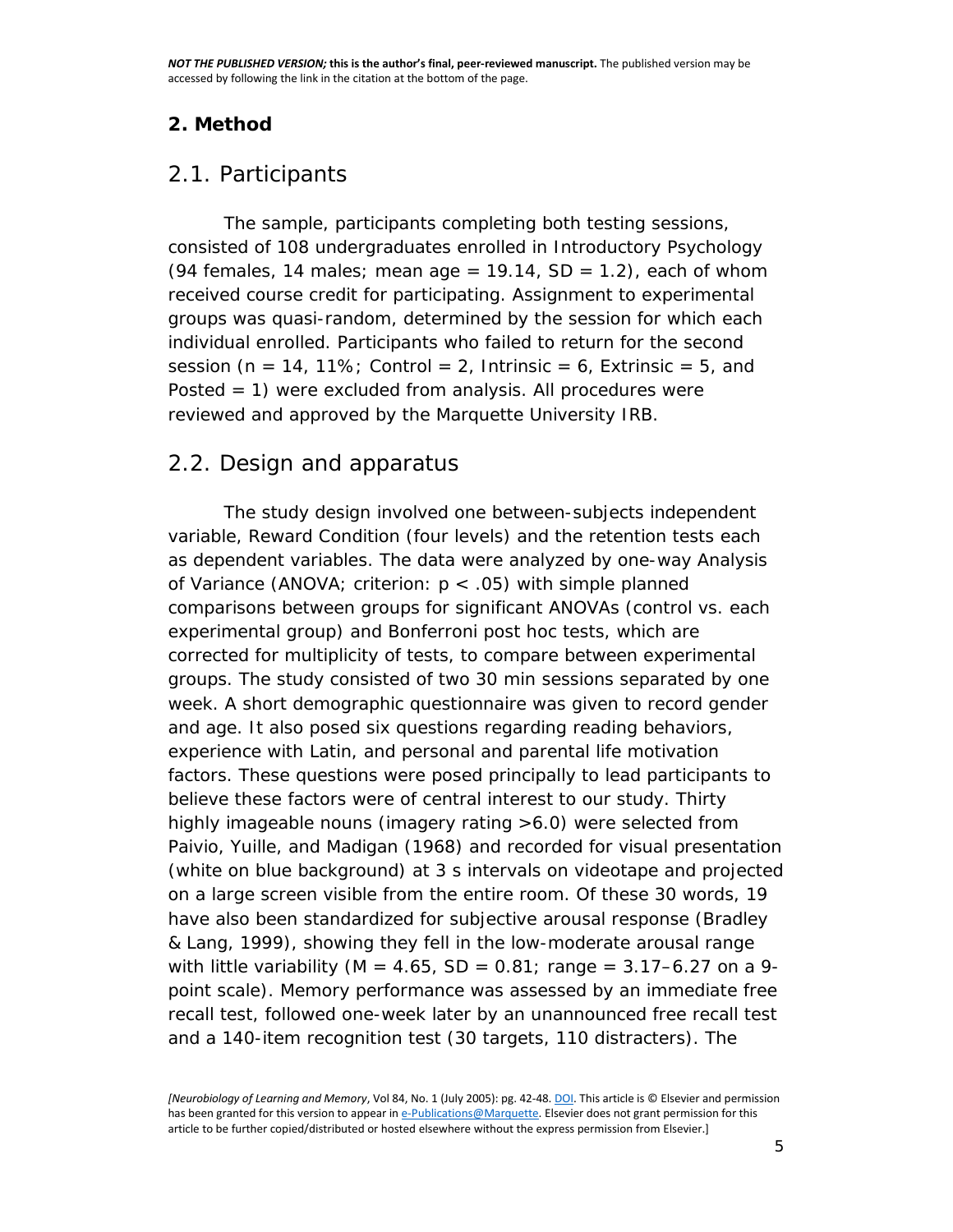distracters were matched for imagery ratings to the target words using [Paivio et al. \(1968\).](http://www.sciencedirect.com/science/article/pii/S107474270500033X?via%3Dihub#bib31) This target: distracter ratio was chosen to add difficulty to the recognition test, to reduce ceiling effects and guessing; this technique has been used previously [\(Nielson & Jensen, 1994;](http://www.sciencedirect.com/science/article/pii/S107474270500033X?via%3Dihub#bib27)  [Nielson et al., 1996\)](http://www.sciencedirect.com/science/article/pii/S107474270500033X?via%3Dihub#bib27).

### *2.2.1. Reward conditions*

Participants were quasi-randomly assigned to one of four reward conditions based upon which study session they attended. The manipulation occurred in the closing monologue at the end of the first session (see Section [2.3\)](http://www.sciencedirect.com/science/article/pii/S107474270500033X?via%3Dihub#sec1). The *Control* condition involved a closing monologue with no reward: "Thank you all for coming tonight, and we will see you next week at the same time and same place. Please do not discuss anything pertaining to this study until after the second session next week." The *Extrinsic* condition used the Control monologue followed by an offer of \$1 as a token of appreciation: "… As you leave, we would also like to give you each \$1 as a token of our gratitude because you came here tonight." A second extrinsic reward group was used essentially as a control for the surprise element involved in the Extrinsic condition. For this *Posted* condition group, the sign-up folder for the experiment included and highlighted the fact that participants would receive \$1 for their attendance. That is, these participants received the \$1 reward and associated monologue just as the Extrinsic group did, but they were aware it would be given. The *Intrinsic* condition used a closing monologue with a "praise" component based upon [Maslow's Need Hierarchy \(1970\)](http://www.sciencedirect.com/science/article/pii/S107474270500033X?via%3Dihub#bib19) prior to the Control dismissal monologue: "We want to let you know that we and the academic community truly recognize you who put forth the extra effort in coming here tonight. By doing something as simple as volunteering for this study, each of you demonstrates tremendous personal qualities of competence and leadership, and those key qualities, for which you can definitely be proud, will help each of you to become very successful in your life…"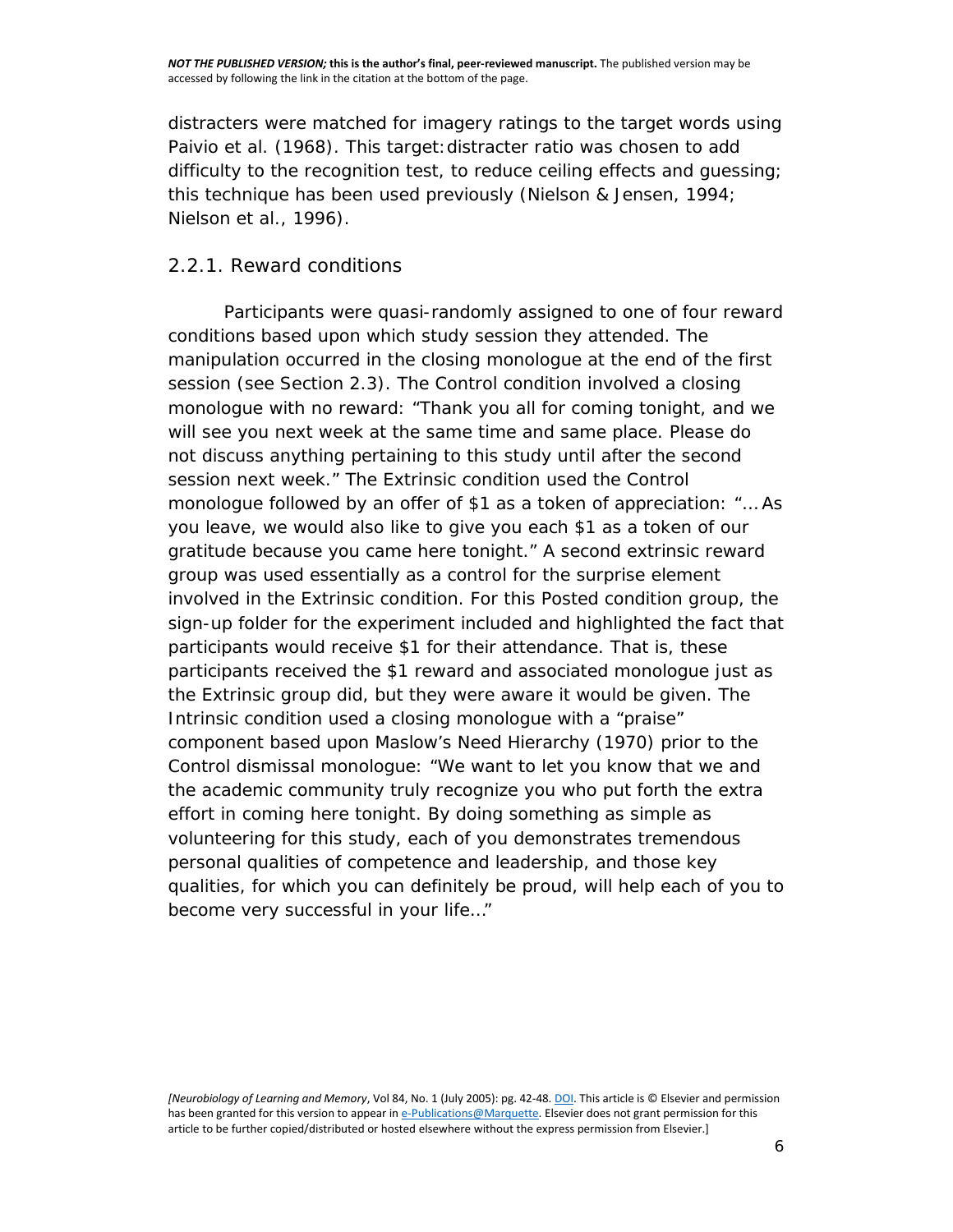## *2.3. Procedure*

## *2.3.1. First session*

All testing was done in large-group format; four groups were convened, one for each condition with participants assigned to condition solely by which session they selected. Sessions were run back to back in the early evening on the same day except for the Posted group which was run independently later on to prevent sign-up bias (due to posted notice of \$1 payment). Upon arrival, participants were given an arbitrary participant identification number and the experimenter briefly explained that the study would involve a short questionnaire and learning a word list. All questions were answered and informed consent was obtained. After the questionnaire was distributed and completed, the participants were instructed to watch the word list presentation carefully and try to remember the words. Immediately after the last word was shown, the participants were instructed to write down as many words as possible from the list (immediate recall test). The experimenter then gave the appropriate closing monologue (i.e., reward condition).

## *2.3.2. Second session*

Upon return the participants, who were told to expect a session similar to the first one, were instead instructed to write down as many of the words as possible from the previous week's list (delayed recall test). A recognition test was then administered. Prior to debriefing, participants were asked to indicate, at the end of the recognition test, what they thought was the purpose of this study. Participants were then debriefed, thanked, and dismissed.

## **3. Results**

The questionnaire and demographic data are shown in [Table 1.](http://www.sciencedirect.com/science/article/pii/S107474270500033X?via%3Dihub#tbl1) One-way ANOVA showed no significant differences amongst the groups for these variables (all  $p > .05$ ). Notably, none of the participants accurately guessed the purpose of the study at debriefing. Most said they thought the experiment tested a relationship between how much one had read in high school or enjoyed reading and memory.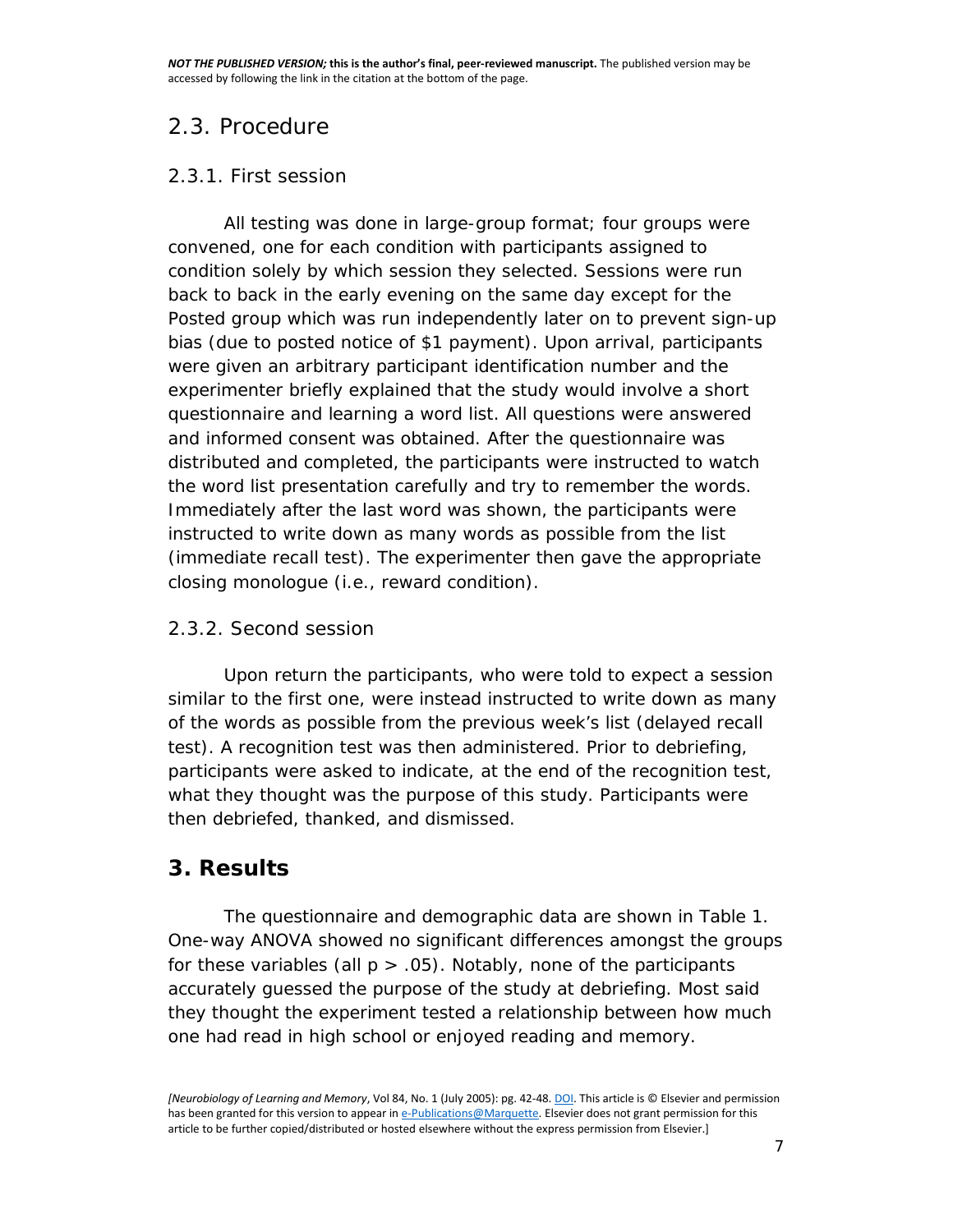|                               | Control           | <b>Intrinsic</b> | <b>Extrinsic</b> | <b>Posted</b>  |  |
|-------------------------------|-------------------|------------------|------------------|----------------|--|
| Gender                        |                   |                  |                  |                |  |
| F                             | 24                | 24               | 29               | 17             |  |
| M                             | $\overline{4}$    | $\overline{7}$   | 1                | 2              |  |
| Age                           | 19.14 (.18)       | 19.17 (.24)      | 19.23 (.22)      | 18.95 (.28)    |  |
| Studied Latin <sup>a</sup>    |                   |                  |                  |                |  |
| Yes                           | $\overline{4}$    | 1                | 6                | $\mathbf{1}$   |  |
| No                            | 24                | 30               | 24               | 18             |  |
| Enjoy reading <sup>a</sup>    |                   |                  |                  |                |  |
| 1 low, 5 high                 | 3.57(.21)         | 3.28(.18)        | 3.43(.22)        | 3.89(.24)      |  |
| Books read in HS <sup>a</sup> |                   |                  |                  |                |  |
| $1 - 5$                       | $12 \overline{ }$ | 7                | 15               | $\overline{7}$ |  |
| $5 - 10$                      | 12                | 13               | 9                | 9              |  |
| $10 - 15$                     | 2                 | 5                | 5                | 3              |  |
| $>15$                         | 2                 | 3                | 1                | $\mathbf 0$    |  |
| Books last year <sup>a</sup>  |                   |                  |                  |                |  |
| $1 - 5$                       | 18                | 24               | 25               | 12             |  |
| $5 - 10$                      | 9                 | 2                | 5                | $\overline{4}$ |  |
| $10 - 15$                     | 0                 | $\mathbf{1}$     | 0                | 2              |  |
| $>15$                         | 1                 | $\overline{2}$   | 0                | 1              |  |
| Guessed hypothesis            |                   |                  |                  |                |  |
| Y                             | 0                 | 0                | 0                | 0              |  |
| N                             | 28                | 31               | 30               | 19             |  |

|  |  | Table 1. Demographic and survey data by group (frequencies, mean $\pm$ SEM) |  |  |  |  |
|--|--|-----------------------------------------------------------------------------|--|--|--|--|
|--|--|-----------------------------------------------------------------------------|--|--|--|--|

a Two participants in the Intrinsic group did not respond.

## *3.1. Immediate recall*

A one-way ANOVA showed no significant difference among the four groups' scores for immediate recall, prior to the experimental manipulation (*F* (3, 104) = 0.27,  $p \ge 0.84$ ). These results are shown in [Fig. 1.](http://www.sciencedirect.com/science/article/pii/S107474270500033X?via%3Dihub#fig1)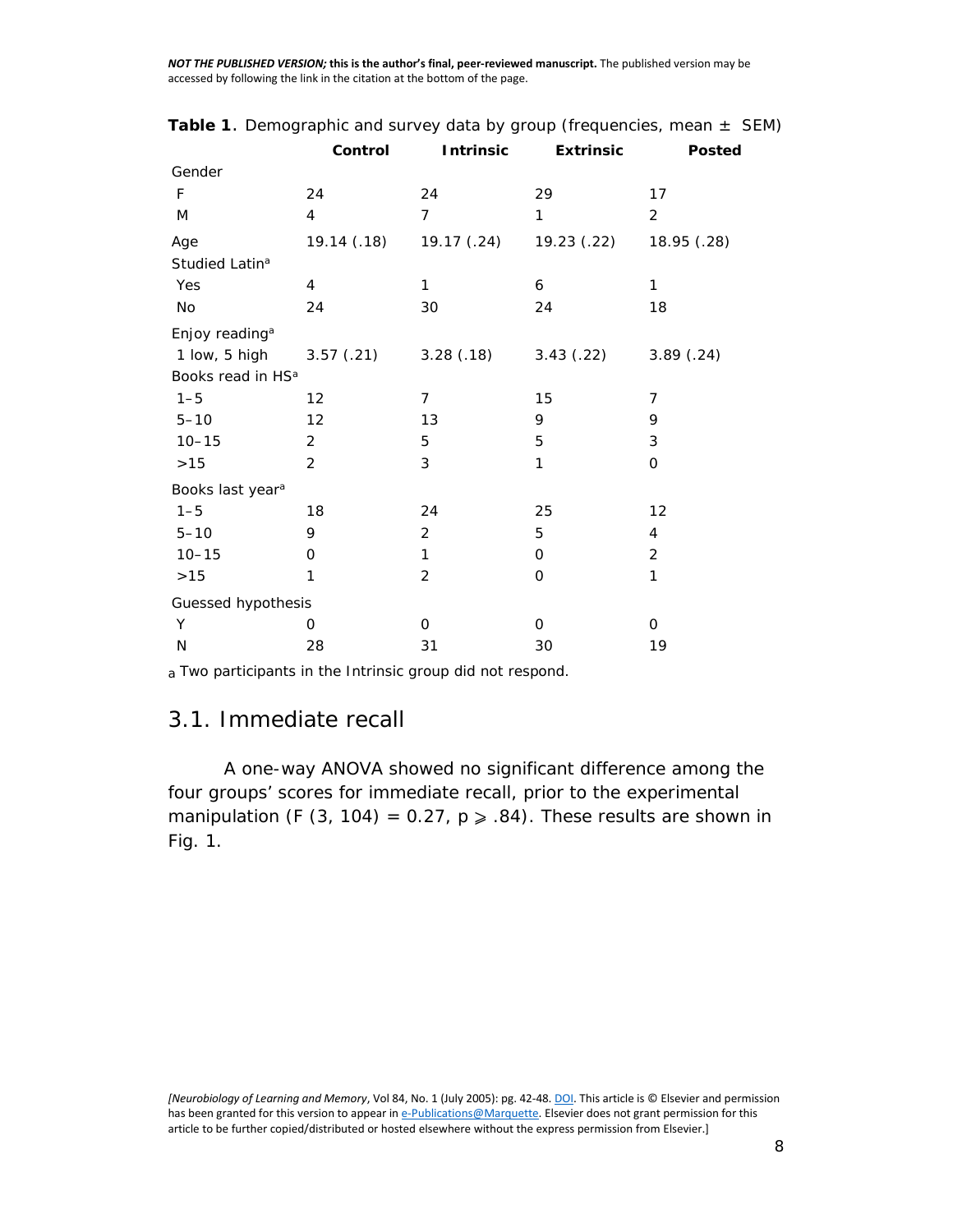

Fig. 1. Memory performance (mean  $\pm$  SEM) for each experimental group on each of the three retention tests. There was no significant difference between groups at immediate recall, before the reward manipulation. However, at both delayed retention tests, groups given the \$1 reward after learning, whether unexpectedly (Extrinsic) or expectedly (Posted), performed significantly better than controls. Intrinsic (i.e., praise) participants were not significantly better than Controls.  $* p < .05$ .

## *3.2. Delayed recall*

The ANOVA of the one week delayed recall test was significant  $(F(3, 104) = 3.22, p \le 0.026)$ . Planned comparisons showed significant differences between the Control participants and those in the Extrinsic  $(M_{\text{diff}} = 8.0, p \le .01)$  and Posted groups ( $M_{\text{diff}} = 3.5, p \le .016$ ). Control participants did not differ significantly from Intrinsic participants  $(M_{\text{diff}} = 2.99, p \ge .3)$ . Bonferroni post hoc tests showed no significant differences between Extrinsic and Intrinsic  $(M_{\text{diff}} = 5.0, p \ge .6)$ , Extrinsic and Posted ( $M_{\text{diff}}$  = -.49,  $p \ge .9$ ), or Intrinsic and Posted participants ( $M_{\text{diff}} = -5.5$ ,  $p \ge .6$ ). These results are shown in [Fig. 1.](http://www.sciencedirect.com/science/article/pii/S107474270500033X?via%3Dihub#fig1)

## *3.3. Recognition test*

One-week delayed recognition test scores were corrected for guessing using the following procedure: Corrected Recognition  $(CR) = (1 - ER) \times (%Hist)$ , where %Hits = ((Hits/30 Targets)  $\times$  100) and Error Rate  $(ER)$  = proportion of false alarms  $(FA/110$  Distracters). Analysis is shown for all three indices, %Hits, ER, and CR, although concentrated upon corrected performance. One-way ANOVA for %Hits was significant  $(F(3, 104) = 3.7, p \le .015)$ , not significant for ER (*F* (3, 104) = 1.1, *p* > .36), and significant for CR (*F* (3, 104) = 4.31,

*<sup>[</sup>Neurobiology of Learning and Memory*, Vol 84, No. 1 (July 2005): pg. 42-48[. DOI.](http://dx.doi.org/10.1016/j.nlm.2005.03.004) This article is © Elsevier and permission has been granted for this version to appear i[n e-Publications@Marquette.](http://epublications.marquette.edu/) Elsevier does not grant permission for this article to be further copied/distributed or hosted elsewhere without the express permission from Elsevier.]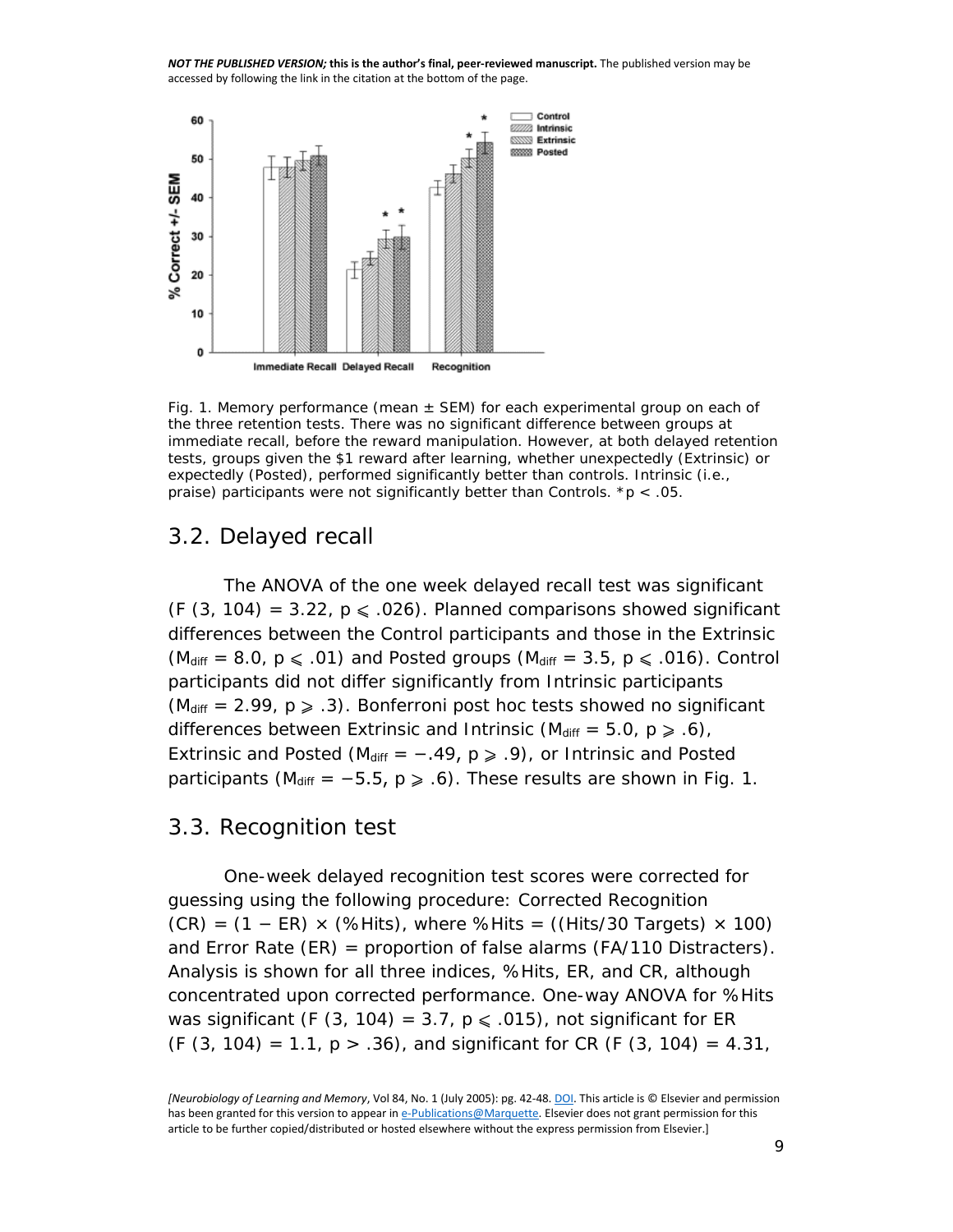$p \leq 0.007$ ). Planned comparisons for CR indicated significant differences between the Control participants and those in the Extrinsic ( $M_{\text{diff}} = 7.6$ )  $p \le 0.016$ ) and Posted groups ( $M_{\text{diff}} = 11.7$ ,  $p \le 0.001$ ). Control participants did not differ significantly from Intrinsic participants ( $M_{\text{diff}}$  = 3.6,  $p \ge 0.2$ ). Bonferroni post hoc tests showed no significant differences between Extrinsic and Intrinsic ( $M_{\text{diff}} = 4.0$ ,  $p \ge 0.9$ ), Extrinsic and Posted ( $M_{\text{diff}}$  = −4.1,  $p \ge 0$ .9), or Intrinsic and Posted participants ( $M_{\text{diff}} = -8.0$ ,  $p = .15$ ). These results are shown in [Fig. 1.](http://www.sciencedirect.com/science/article/pii/S107474270500033X?via%3Dihub#fig1)

## **4. Discussion**

The purpose of the present study was to investigate the effects of a reward given after learning on delayed memory for a word list. Immediate recall, prior to the manipulation, did not differ between groups. However, an extrinsic reward (\$1) significantly enhanced word retrieval when tested a week later, even when participants had foreknowledge that they would receive the reward. An intrinsic reward, in the form of praise, produced no significant effect on memory, although performance was somewhat better than for control participants. None of the experimental conditions significantly affected error rate.

In previous studies, positive affect induced prior to a task had enhancing effects on certain types of behavior, including creative problem solving [\(Estrada et al., 1994; Greene & Noice, 1988; Isen et](http://www.sciencedirect.com/science/article/pii/S107474270500033X?via%3Dihub#bib10)  [al., 1985, 1987\)](http://www.sciencedirect.com/science/article/pii/S107474270500033X?via%3Dihub#bib10), recall of neutral and positive material [\(Isen et al.,](http://www.sciencedirect.com/science/article/pii/S107474270500033X?via%3Dihub#bib18)  [1978; Nasby & Yando, 1982\)](http://www.sciencedirect.com/science/article/pii/S107474270500033X?via%3Dihub#bib18), and decision-making strategies [\(Carnevale & Isen, 1986; Estrada et al., 1997; Isen & Geva, 1987;](http://www.sciencedirect.com/science/article/pii/S107474270500033X?via%3Dihub#bib7)  [Isen et al., 1988\)](http://www.sciencedirect.com/science/article/pii/S107474270500033X?via%3Dihub#bib7). Furthermore, physiological or negatively valenced arousal states induced shortly after a task have been shown to enhance memory for semantically unrelated neutral material [\(Nielson](http://www.sciencedirect.com/science/article/pii/S107474270500033X?via%3Dihub#bib27)  [& Jensen, 1994; Nielson et al., 1996, 2002; Powless et al., 2003\)](http://www.sciencedirect.com/science/article/pii/S107474270500033X?via%3Dihub#bib27). Positive affect conditions had not previously been used in a postlearning technique, so the effects of positive affect on memory consolidation had not been previously evaluated. The present findings are consistent with both literatures and indicate that a small reward may affect a number of facets of cognitive functioning, including memory consolidation. Interestingly, one recent study reported that glucose administered prior to a face recognition task did not enhance

*<sup>[</sup>Neurobiology of Learning and Memory*, Vol 84, No. 1 (July 2005): pg. 42-48[. DOI.](http://dx.doi.org/10.1016/j.nlm.2005.03.004) This article is © Elsevier and permission has been granted for this version to appear i[n e-Publications@Marquette.](http://epublications.marquette.edu/) Elsevier does not grant permission for this article to be further copied/distributed or hosted elsewhere without the express permission from Elsevier.]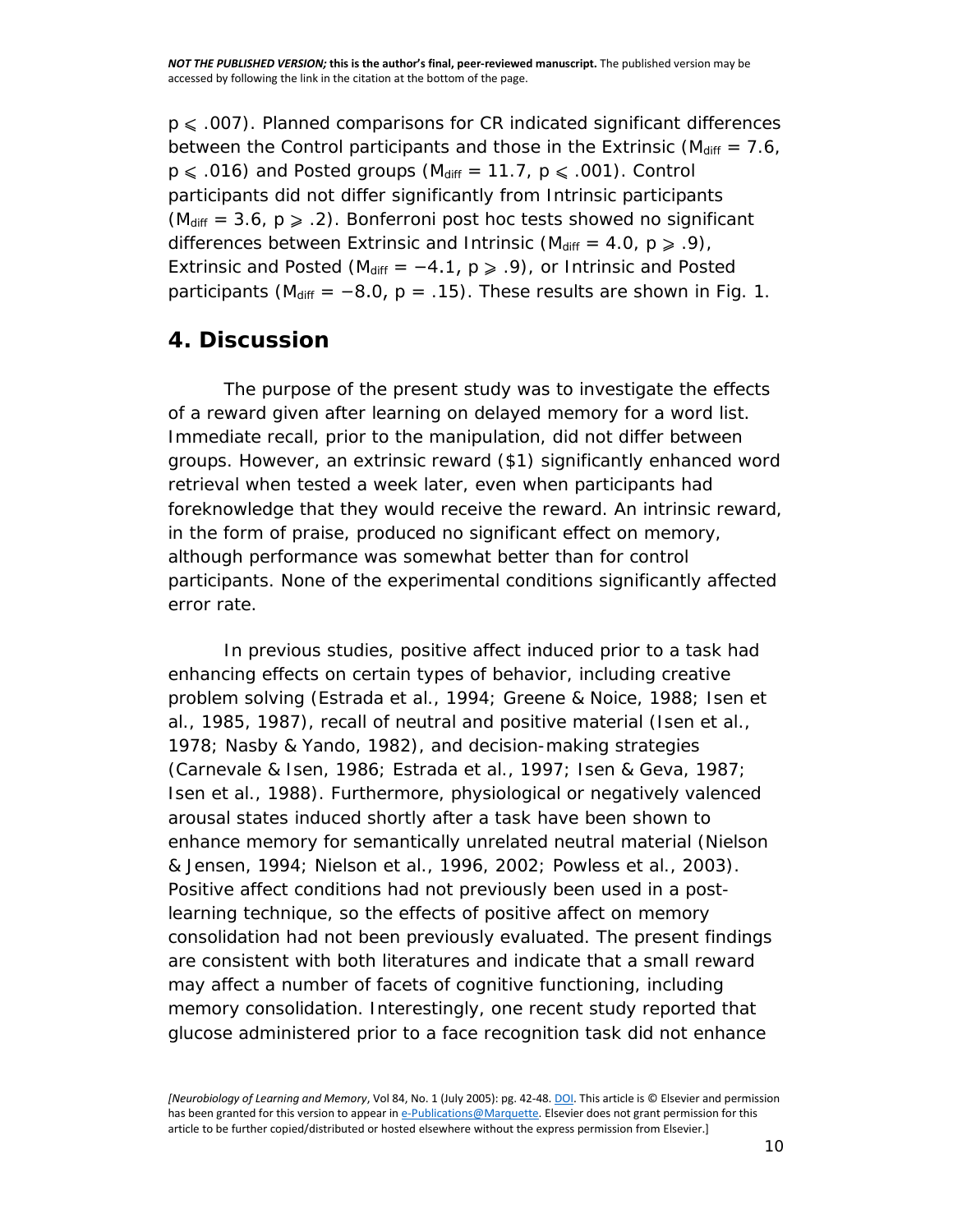hit rate but rather reduced participant error rate [\(Metzger, 2000\)](http://www.sciencedirect.com/science/article/pii/S107474270500033X?via%3Dihub#bib23). The reward in the current study alternatively enhanced hit rate rather than error rate, but these findings highlight the need to examine memory performance from all perspectives, particularly on recognition tests.

Small rewards likely affect memory consolidation via their effect on catecholaminergic systems. The findings of the present study are consistent with the conclusion drawn from a body of varying studies [\(McGaugh, 2000\)](http://www.sciencedirect.com/science/article/pii/S107474270500033X?via%3Dihub#bib21) that hormones and neuromodulators play a significant role in memory storage. Enhanced levels of catecholamine stress hormones (e.g., epinephrine, norpinephrine, [Gold, 1986;](http://www.sciencedirect.com/science/article/pii/S107474270500033X?via%3Dihub#bib11)  [McGaugh, 2000; Nielson & Jensen, 1994\)](http://www.sciencedirect.com/science/article/pii/S107474270500033X?via%3Dihub#bib11) and/or glucose [\(Parent et](http://www.sciencedirect.com/science/article/pii/S107474270500033X?via%3Dihub#bib32)  [al., 1999; Parsons & Gold, 1992\)](http://www.sciencedirect.com/science/article/pii/S107474270500033X?via%3Dihub#bib32) can specifically affect memory storage processes. Positive affect is also associated with a catecholamine response. In particular, there is dopamine release during positive affect [\(Bozarth, 1991; Phillips, 1984\)](http://www.sciencedirect.com/science/article/pii/S107474270500033X?via%3Dihub#bib3) that has been proposed to underlie performance enhancements and learning improvements associated with positive affect [\(Ashby et al., 1999\)](http://www.sciencedirect.com/science/article/pii/S107474270500033X?via%3Dihub#bib2). Anecdotally speaking, it was clear that the \$1 bill generated positive affect. By their reactions, participants in the Extrinsic group appeared both surprised, because it was unexpected, and quite pleased with the gift. Importantly, in the Posted group, where the reward was announced in advance, participants still expressed being pleased with the gift when it was given. Thus, the effect can be attributed to a reward or positive affective effect, but not to a surprise effect; the reward need not be unexpected. In addition, because money is not often given in such a context, there was potentially an element of uniqueness or distinctiveness about this experimental situation that could have made the event more important to each person. Alternatively, it is also possible that participants who received \$1, whether expectedly or unexpectedly, were somehow more motivated to give greater effort on the delayed retrieval tests. It however seems most parsimonious and consistent with other literature that the effect of the reward on memory occurred via a mood or arousal effect on consolidation, when the reward was given. This interpretation warrants direct evaluation in future studies.

The intrinsic reward was designed to induce positive affect and importance, by basing it on [Maslow's \(1970\)](http://www.sciencedirect.com/science/article/pii/S107474270500033X?via%3Dihub#bib19) "need hierarchy," but there was not a significant effect of it upon memory. Participants did

*<sup>[</sup>Neurobiology of Learning and Memory*, Vol 84, No. 1 (July 2005): pg. 42-48[. DOI.](http://dx.doi.org/10.1016/j.nlm.2005.03.004) This article is © Elsevier and permission has been granted for this version to appear i[n e-Publications@Marquette.](http://epublications.marquette.edu/) Elsevier does not grant permission for this article to be further copied/distributed or hosted elsewhere without the express permission from Elsevier.]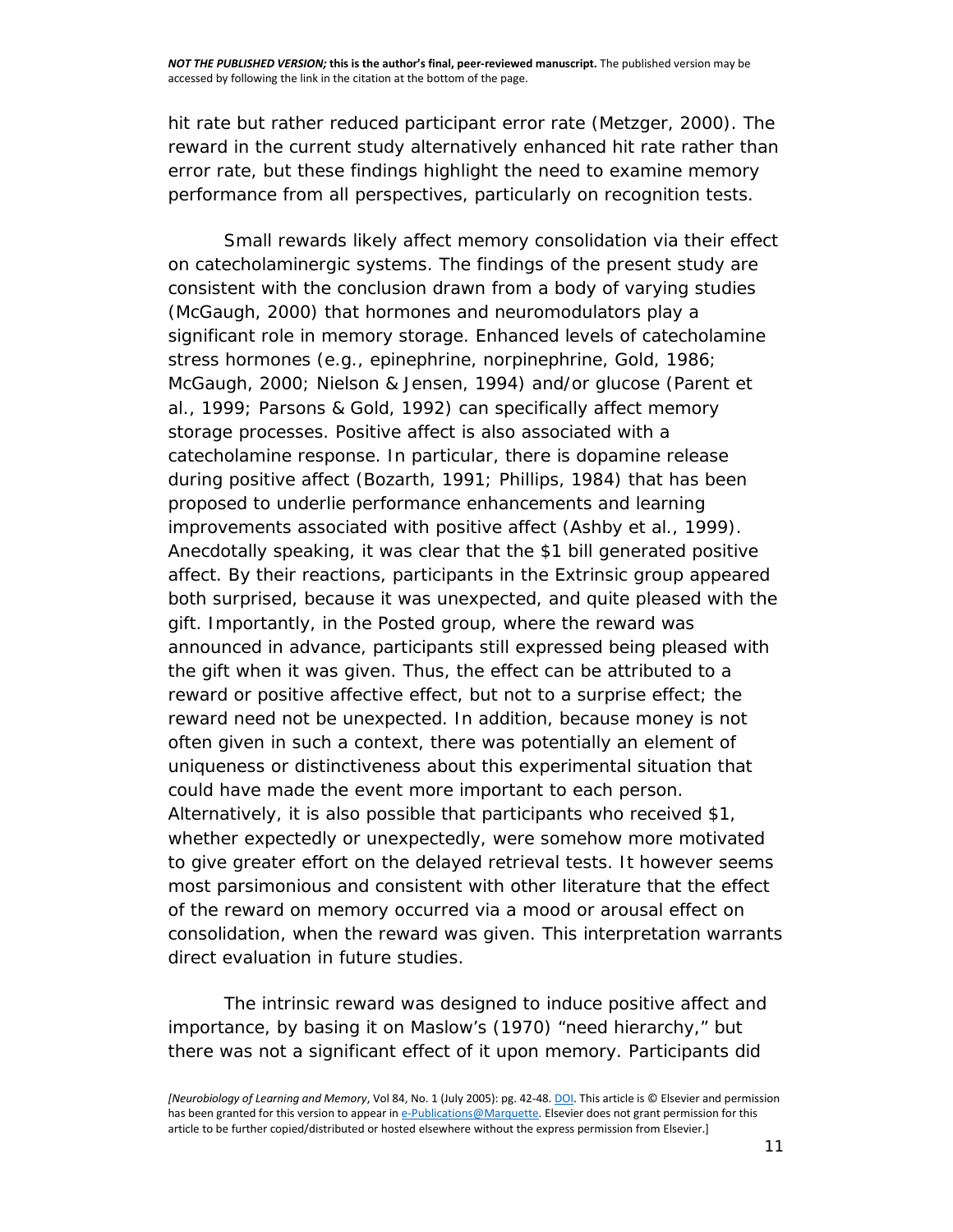not appear as "moved" by this experience as by the \$1 gift. Further research is clearly needed to evaluate the potential of intrinsic rewards to modulate memory. Moreover, the difference in response to the extrinsic and intrinsic rewards could mean that the intrinsic reward used here was not well designed to produce positive affect. Indeed, aside from the source of the reward, the conditions also differed in whether the reward was tangible. That is, those receiving an intrinsic reward left the session with nothing tangible, while those receiving extrinsic rewards left with a material gift. Follow-up studies are examining this possibility. On the other hand, it could mean that extrinsic rewards produce more affect because they are viewed as more important or valuable. If the latter were true, these findings could have implications for employers, suggesting that verbal praise for a job well done is less valued than financial compensation (cf. [Arnst, 2001\)](http://www.sciencedirect.com/science/article/pii/S107474270500033X?via%3Dihub#bib1).

Physiological and subjective measurements of the affective response to these rewards were not used in the present experiment to preserve the disguise over the role of affect or arousal in the experiment. Now that the effect has been established, the addition of these measures in future studies would add very valuable information to understanding the bases of the effect.

Taken together with previous studies, it is clear that physiological or negatively valenced arousal sources [\(Nielson & Jensen,](http://www.sciencedirect.com/science/article/pii/S107474270500033X?via%3Dihub#bib27)  [1994; Nielson et al., 1996, 2002, 2005\)](http://www.sciencedirect.com/science/article/pii/S107474270500033X?via%3Dihub#bib27) and positively valenced [\(Powless et al., 2003\)](http://www.sciencedirect.com/science/article/pii/S107474270500033X?via%3Dihub#bib35) sources of arousal can modulate the memory consolidation process when induced after learning. Importantly, and consistent with other recent after learning paradigms, the arousal source was not semantically related to the material learned, suggesting that the timing and the response to arousal was central to its effect on memory consolidation, rather than the importance or meaningfulness of the arousal itself [\(Nielson & Jensen, 1994; Nielson](http://www.sciencedirect.com/science/article/pii/S107474270500033X?via%3Dihub#bib27)  [et al., 1996, 2002, 2005; Powless et al., 2003\)](http://www.sciencedirect.com/science/article/pii/S107474270500033X?via%3Dihub#bib27). Moreover, positive affect and arousal sources might be more suitable for use in a variety of contexts than negative sources. Thus, these results have strong implications for future directions in memory intervention research and practice.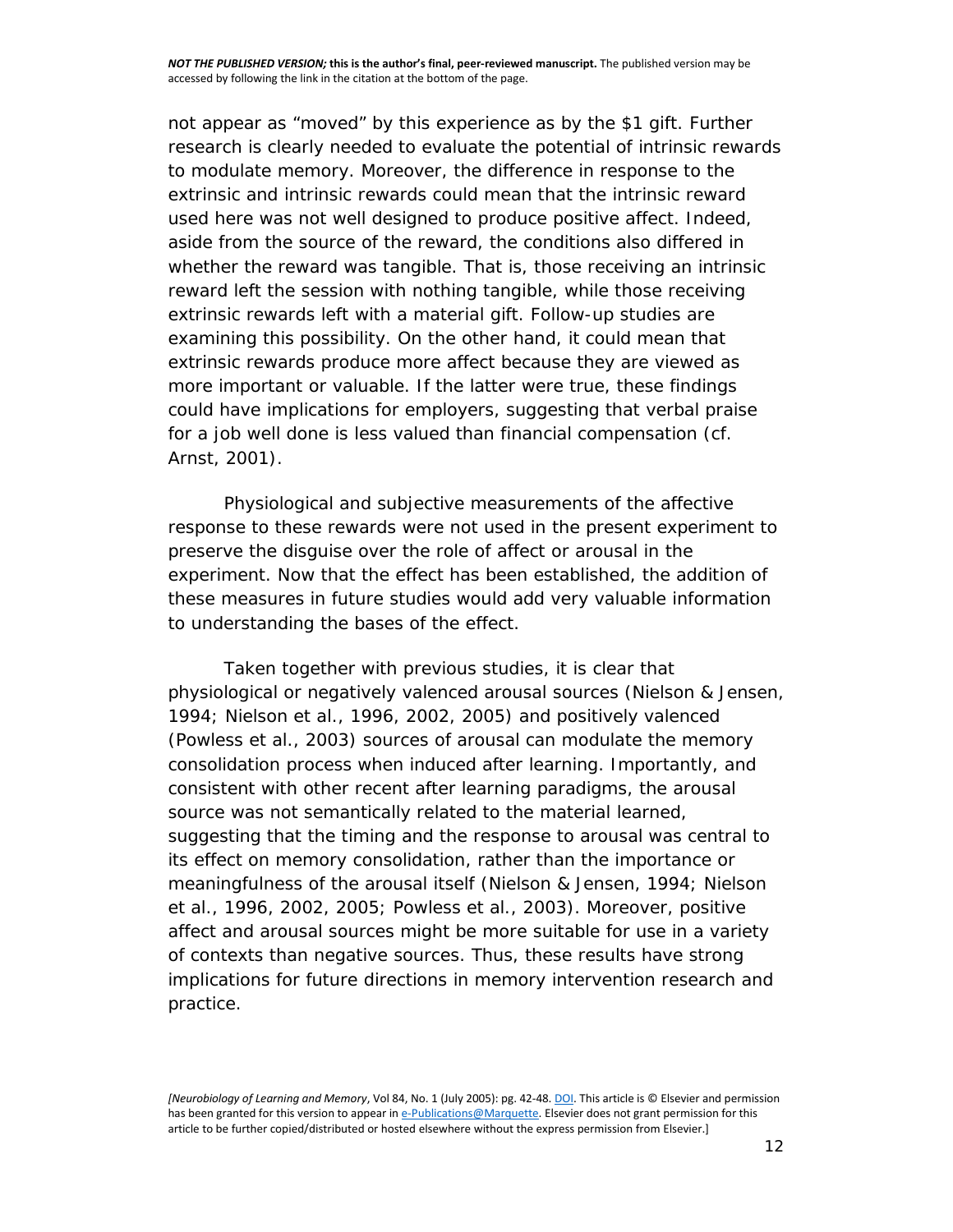## **Acknowledgments**

The authors gratefully acknowledge the assistance of Maria Provias and Vasilios Bournas, and the comments of Dr. Robert A. Jensen on a preliminary version of this study.

#### **References**

[Arnst, 2001](http://www.sciencedirect.com/science/article/pii/S107474270500033X?via%3Dihub)

Arnst, C. (2001). Innovations: Money may not buy happiness, but it could buy memories. *Business Week, December 3rd*, 67

[Ashby et al., 1999](http://www.sciencedirect.com/science/article/pii/S107474270500033X?via%3Dihub)

F.G. Ashby, A.M. Isen, A.U. Turken. A neuropsychological theory of positive affect and its influence on cognition. Psychological Review, 106 (3) (1999), pp. 529-550

[Bozarth, 1991](http://www.sciencedirect.com/science/article/pii/S107474270500033X?via%3Dihub)

M.A. Bozarth. The mesolimbic dopamine system as a model reward system. P. Willner, J. Scheol-Kroger (Eds.), The mesolimbic dopamine system: From motivation to action, Wiley, New York (1991), pp. 301- 330

[Bradley and Lang, 1999](http://www.sciencedirect.com/science/article/pii/S107474270500033X?via%3Dihub)

Bradley, M. M. & Lang, P. J. (1999). *Affective norms for English words (ANEW): Instruction manual and affective ratings* (Technical Report C-1). Gainsville, FL: The Center for Research in Psychophysiology, University of Florida

#### [Burns et al., 2000](http://www.sciencedirect.com/science/article/pii/S107474270500033X?via%3Dihub)

R.A. Burns, B.A. Kinney, C.R. Criddle. Position cues and reward memories as compatible components of serial learning. Learning and Motivation, 31 (2000), pp. 236-250

[Cahill and McGaugh, 1995](http://www.sciencedirect.com/science/article/pii/S107474270500033X?via%3Dihub)

L. Cahill, J.L. McGaugh. A novel demonstration of enhanced memory associated with emotional arousal. Consciousness and Cognition, 4 (1995), pp. 410-421

[Carnevale and Isen, 1986](http://www.sciencedirect.com/science/article/pii/S107474270500033X?via%3Dihub)

P.J.D. Carnevale, A.M. Isen. The influence of positive affect and visual access on the discovery of integrative solutions in bilateral negotiation. Organizational Behavior and Human Decision Processes, 37 (1986),

pp. 1-13

[Deutsch and Deutsch, 1966](http://www.sciencedirect.com/science/article/pii/S107474270500033X?via%3Dihub)

J.A. Deutsch, D. Deutsch. Physiological psychology. Dorsey Press, Homewood, IL (1966)

[Estrada et al., 1997](http://www.sciencedirect.com/science/article/pii/S107474270500033X?via%3Dihub)

*<sup>[</sup>Neurobiology of Learning and Memory*, Vol 84, No. 1 (July 2005): pg. 42-48[. DOI.](http://dx.doi.org/10.1016/j.nlm.2005.03.004) This article is © Elsevier and permission has been granted for this version to appear i[n e-Publications@Marquette.](http://epublications.marquette.edu/) Elsevier does not grant permission for this article to be further copied/distributed or hosted elsewhere without the express permission from Elsevier.]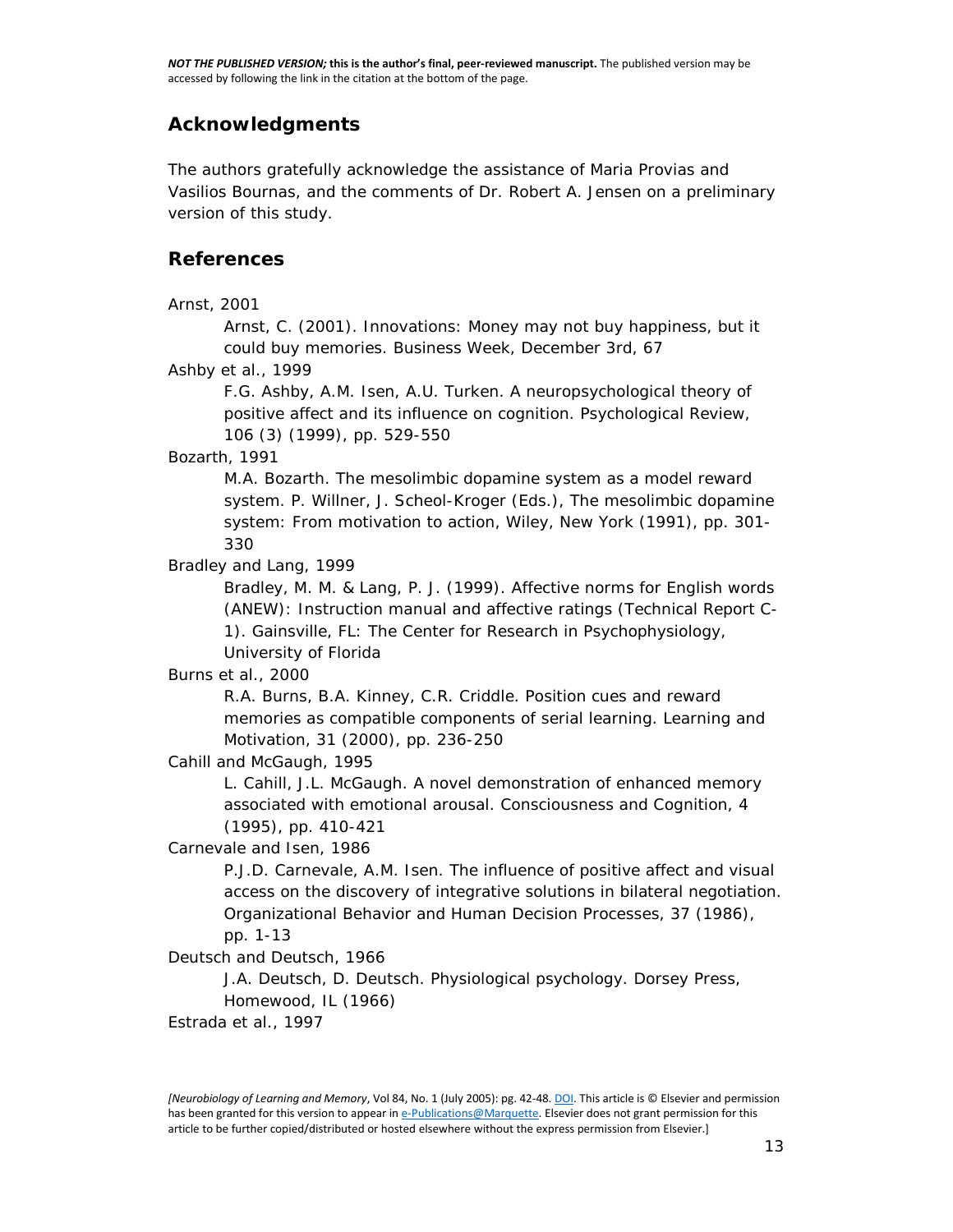C.A. Estrada, A.M. Isen, M.J. Young. Positive affect facilitates integration of information and decreases anchoring in reasoning among physicians. Organizational Behavior and Human Decision Processes, 72 (1997), pp. 117-135

[Estrada et al., 1994](http://www.sciencedirect.com/science/article/pii/S107474270500033X?via%3Dihub)

C.A. Estrada, M. Young, A.M. Isen. Positive affect influences creative problem solving and reported source of practice satisfaction in physicians. Motivation and Emotion, 18 (1994), pp. 285-299

[Gold, 1986](http://www.sciencedirect.com/science/article/pii/S107474270500033X?via%3Dihub)

P.E. Gold. Glucose modulation of memory storage processing. Behavioral and Neural Biology, 45 (1986), pp. 342-349

[Gold and van Buskirk, 1975](http://www.sciencedirect.com/science/article/pii/S107474270500033X?via%3Dihub)

P.E. Gold, R. van Buskirk. Facilitation of time-dependent memory processes with posttrial epinephrine injections. Behavioral Biology, 13 (1975), pp. 145-153

[Greene and Noice, 1988](http://www.sciencedirect.com/science/article/pii/S107474270500033X?via%3Dihub)

T.R. Greene, H. Noice. Influence of positive affect upon creative thinking and problem solving in children. Psychological Reports, 63 (1988), pp. 895-898

[Isen et al., 1987](http://www.sciencedirect.com/science/article/pii/S107474270500033X?via%3Dihub)

A.M. Isen, K.A. Daubman, G.P. Nowicki. Positive affect facilitates creative problem solving. Journal of Personality and Social Psychology, 52 (1987), pp. 1122-1131

[Isen and Geva, 1987](http://www.sciencedirect.com/science/article/pii/S107474270500033X?via%3Dihub)

A.M. Isen, N. Geva. The influence of positive affect on acceptable level of risk: The person with a large canoe has a large worry.

Organizational Behavior and Human Decision Processes, 39 (1987), pp. 145-154

#### [Isen et al., 1985](http://www.sciencedirect.com/science/article/pii/S107474270500033X?via%3Dihub)

A.M. Isen, M.S. Johnson, E. Mertz, G.F. Robinson. The influence of positive affect on the unusualness of word associations. Journal of Personality and Social Psychology, 48 (1985), pp. 1413-1426

[Isen et al., 1988](http://www.sciencedirect.com/science/article/pii/S107474270500033X?via%3Dihub)

A.M. Isen, T.E. Nygren, F.G. Ashby. The influence of positive affect on subjective utility of gains and losses: It's just not worth the risk. Journal of Personality and Social Psychology, 55 (1988), pp. 710-717

#### [Isen et al., 1978](http://www.sciencedirect.com/science/article/pii/S107474270500033X?via%3Dihub)

A.M. Isen, T.E. Shalker, M. Clark, L. Karp. Affect, accessibility of material in memory, and behavior: A cognitive loop? Journal of Personality and Social Psychology, 36 (1978), pp. 1-12

#### [Maslow, 1970](http://www.sciencedirect.com/science/article/pii/S107474270500033X?via%3Dihub)

A.H. Maslow. Motivation and personality (second ed.), Harper and Row, New York (1970)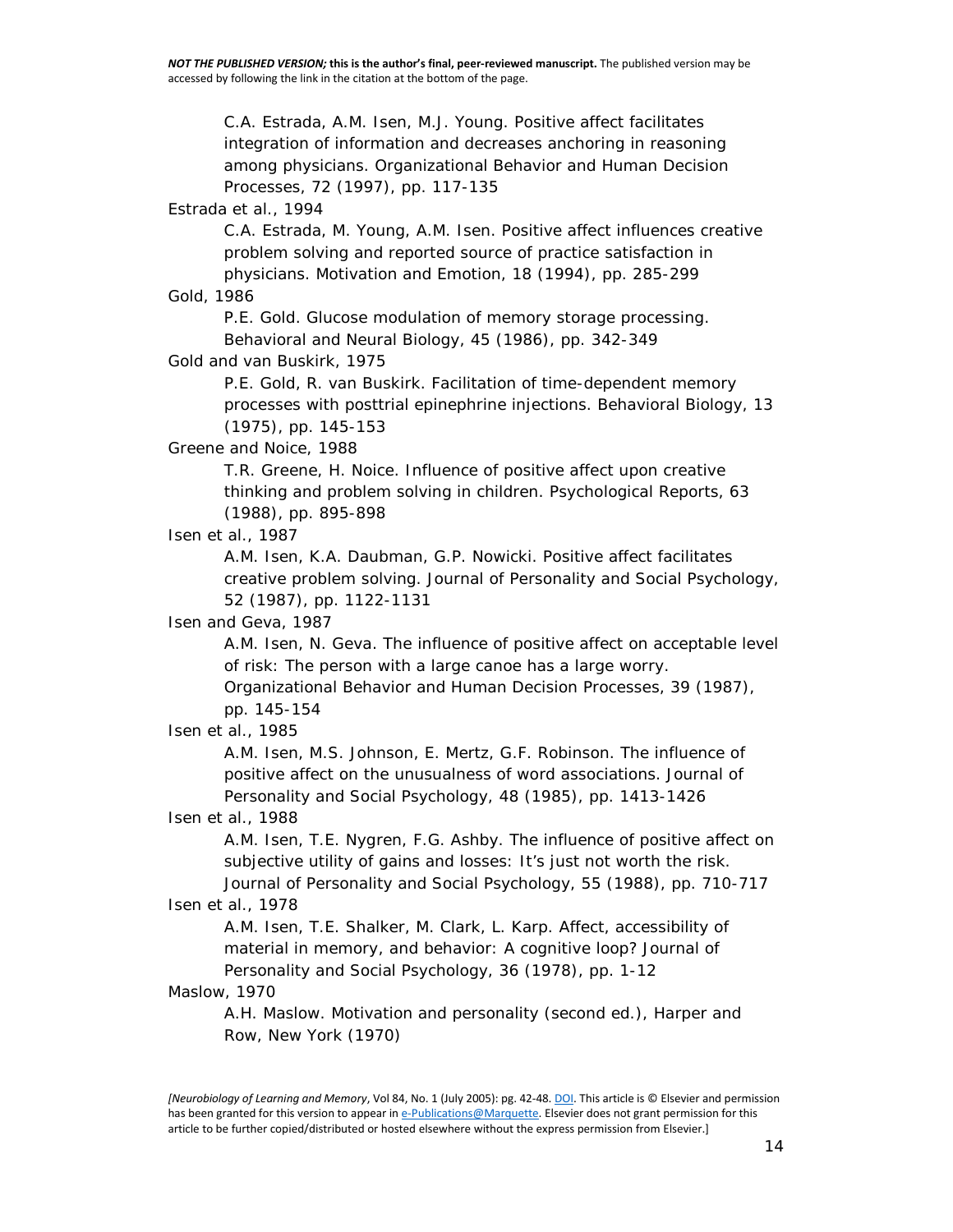[McGaugh, 1966](http://www.sciencedirect.com/science/article/pii/S107474270500033X?via%3Dihub)

J.L. McGaugh. Time-dependent processes in memory storage. Science, 153 (1966), pp. 1351-1358

[McGaugh, 2000](http://www.sciencedirect.com/science/article/pii/S107474270500033X?via%3Dihub)

J.L. McGaugh. Memory—A century of consolidation. Science, 287 (14 January) (2000), pp. 248-251

[McGaugh and Gold, 1989](http://www.sciencedirect.com/science/article/pii/S107474270500033X?via%3Dihub)

J.L. McGaugh, P.E. Gold. Hormonal modulation of memory. R.B. Brush, S. Levine (Eds.), Psychoneuroendocrinology, Academic Press, New York (1989), pp. 305-340

[Metzger, 2000](http://www.sciencedirect.com/science/article/pii/S107474270500033X?via%3Dihub)

M.M. Metzger. Glucose enhancement of a facial recognition task in young adults. Physiology and Behavior, 68 (2000), pp. 549-553 [Mohanty and Flint, 2001](http://www.sciencedirect.com/science/article/pii/S107474270500033X?via%3Dihub)

A. Mohanty, R.W. Flint Jr. Differential effects of glucose on modulation of emotional and nonemotional spatial memory tasks. Cognitive, Affective and Behavioral Neuroscience, 1 (1) (2001), pp. 90-95

#### [Müller and Pilzecker, 1900](http://www.sciencedirect.com/science/article/pii/S107474270500033X?via%3Dihub)

G.E. Müller, A. Pilzecker. Experimentelle beitrage zur lehre vom gedachtniss [Experimental contribution in Learning and memory]. Zeitschnft für Psychologie Erganzungsband, 1 (1900), pp. 1-288

[Nasby and Yando, 1982](http://www.sciencedirect.com/science/article/pii/S107474270500033X?via%3Dihub)

W. Nasby, R. Yando. Selective encoding and retrieval of affectively valent information: Two cognitive consequences of children's mood states. Journal of Personality and Social Psychology, 43 (1982), pp. 1244-1253

#### [Nielson and Jensen, 1994](http://www.sciencedirect.com/science/article/pii/S107474270500033X?via%3Dihub)

K.A. Nielson, R.A. Jensen. Beta-adrenergic receptor antagonist antihypertensive medications impair arousal-induced modulation of working memory in elderly humans. Behavioral and Neural Biology, 62 (1994), pp. 190-200

[Nielson et al., 1996](http://www.sciencedirect.com/science/article/pii/S107474270500033X?via%3Dihub)

K.A. Nielson, R.C. Radtke, R.A. Jensen. Arousal-induced modulation of memory storage processes in humans. Neurobiology of Learning and Memory, 66 (1996), pp. 133-142

#### [Nielson et al., 2002](http://www.sciencedirect.com/science/article/pii/S107474270500033X?via%3Dihub)

Nielson, K. A., Yee, D., & Erickson, K. I. (2002). *Modulation of memory storage processes by post-training emotional arousal from a semantically unrelated source*. Paper presented at the Society for Neuroscience, Orlando, FL. Abstract Viewer and Itinerary Planner, Program No. 381.14

[Nielson et al., 2005](http://www.sciencedirect.com/science/article/pii/S107474270500033X?via%3Dihub)

*<sup>[</sup>Neurobiology of Learning and Memory*, Vol 84, No. 1 (July 2005): pg. 42-48[. DOI.](http://dx.doi.org/10.1016/j.nlm.2005.03.004) This article is © Elsevier and permission has been granted for this version to appear i[n e-Publications@Marquette.](http://epublications.marquette.edu/) Elsevier does not grant permission for this article to be further copied/distributed or hosted elsewhere without the express permission from Elsevier.]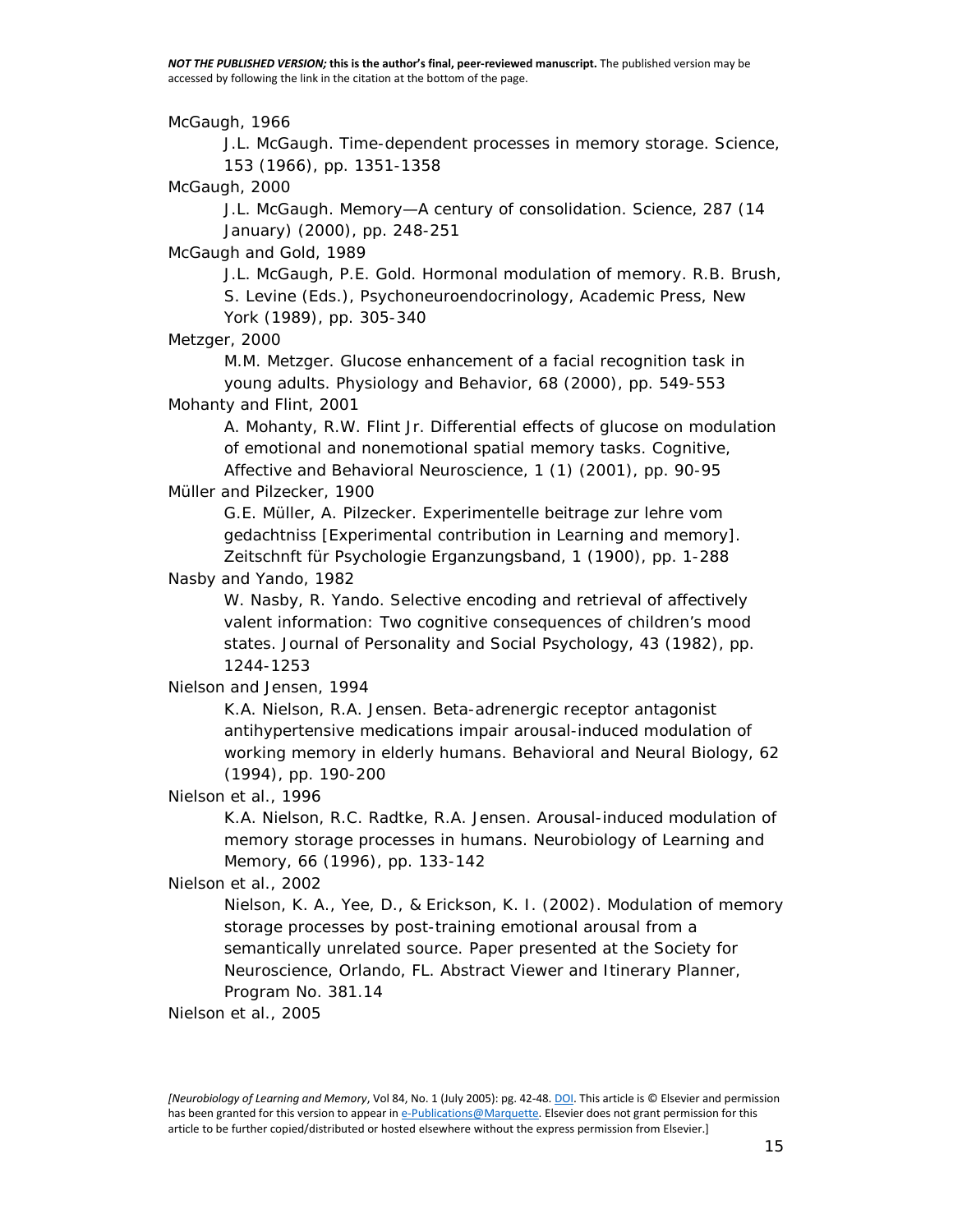Nielson, K. A., Yee, D., & Erickson, K. I. (2005). Memory enhancement by a semantically unrelated emotional arousal source induced after learning, in press

#### [Paivio et al., 1968](http://www.sciencedirect.com/science/article/pii/S107474270500033X?via%3Dihub)

A. Paivio, J.C. Yuille, S.A. Madigan. Concreteness, imagery, and meaningfulness values for 925 nouns. Journal of Experimental Psychology, 76 (Suppl.) (1968), pp. 1-25

#### [Parent et al., 1999](http://www.sciencedirect.com/science/article/pii/S107474270500033X?via%3Dihub)

M.B. Parent, C. Varnhagen, P.E. Gold. A memory-enhancing emotionally arousing narrative increases blood glucose levels in human subjects. Psychobiology, 27 (1999), pp. 386-396

#### [Parsons and Gold, 1992](http://www.sciencedirect.com/science/article/pii/S107474270500033X?via%3Dihub)

M. Parsons, P.E. Gold. Glucose enhancement of memory in elderly humans: An inverted-U dose–response curve. Neurobiology of Aging, 13 (1992), pp. 401-404

#### [Phillips, 1984](http://www.sciencedirect.com/science/article/pii/S107474270500033X?via%3Dihub)

A.G. Phillips. Brain reward circuitry: A case for separate systems. Brain Research Bulletin, 12 (1984), pp. 195-201

#### [Powless et al., 2003](http://www.sciencedirect.com/science/article/pii/S107474270500033X?via%3Dihub)

Powless, M., Nielson, K. A., Gunderson, P., Bournas, V., Galloway, J. & Czech, D. A. (2003). *Human memory modulation is effective using comedy and when delayed up to 30 minutes after learning*. Paper presented at the Society for Neuroscience, New Orleans, LA. Abstract Viewer and Itinerary Planner, Program No. 129.10

#### [Revelle and Loftus, 1992](http://www.sciencedirect.com/science/article/pii/S107474270500033X?via%3Dihub)

W. Revelle, D.A. Loftus. The implications of arousal effects for the study of affect and memory. S. Christianson (Ed.), The handbook of emotion and memory, Lawrence Erlbaum, Hillsdale (1992), pp. 113- 150

#### [Snelders et al., 1996](http://www.sciencedirect.com/science/article/pii/S107474270500033X?via%3Dihub)

H.M. Snelders, J.J. Dirk, S.E.G. Lea. Different kinds of work, different kinds of pay: an examination of the overjustification effect. Journal of Socio-Economics, 25 (4) (1996), pp. 517-536

#### [Squire, 1986](http://www.sciencedirect.com/science/article/pii/S107474270500033X?via%3Dihub)

L.R. Squire. Mechanisms of memory. Science, 332 (1986), pp. 1612- 1619

#### [Squire, 1987](http://www.sciencedirect.com/science/article/pii/S107474270500033X?via%3Dihub)

L.R. Squire. Memory and brain. Oxford University Press, New York (1987)

#### [Torras-Garcia et al., 1997](http://www.sciencedirect.com/science/article/pii/S107474270500033X?via%3Dihub)

M. Torras-Garcia, I. Portell-Cortes, D. Costa-Miserachs, I. Morgado-Bernal. Long-term memory modulation by posttraining epinephrine in

*<sup>[</sup>Neurobiology of Learning and Memory*, Vol 84, No. 1 (July 2005): pg. 42-48[. DOI.](http://dx.doi.org/10.1016/j.nlm.2005.03.004) This article is © Elsevier and permission has been granted for this version to appear i[n e-Publications@Marquette.](http://epublications.marquette.edu/) Elsevier does not grant permission for this article to be further copied/distributed or hosted elsewhere without the express permission from Elsevier.]